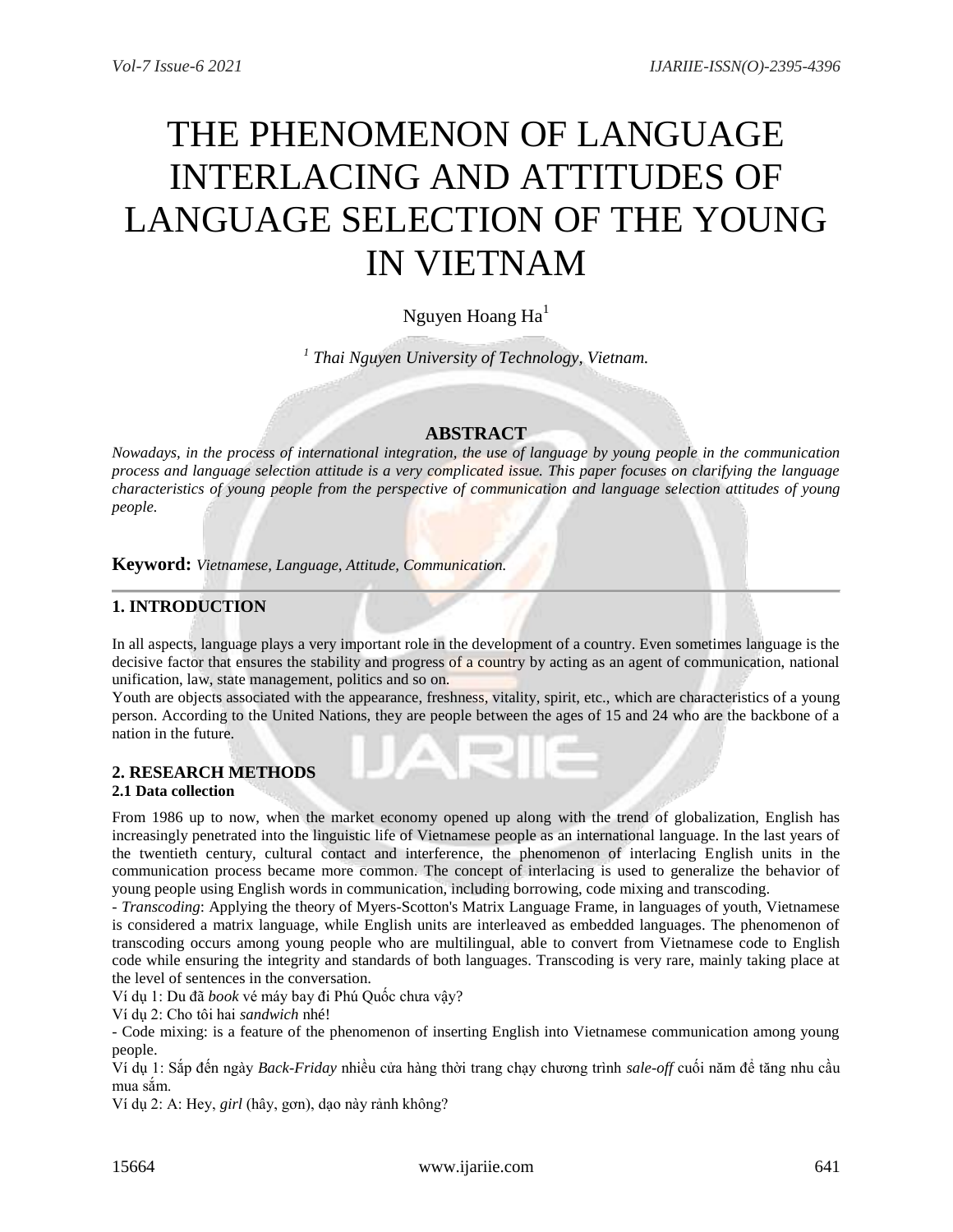B: Cũng *busy* (bi di), làm gì?

- A: Đi tập *gym* (gym) với tớ đi, em tớ bảo có anh đẹp trai, *manly* (men lì) lại *body* (bo đì)
- B: Con *crazy* (crazy) này, mày tập hay tán giai?
- A: Đi đi, đừng để tao *alone, please* (a lôn, p lít)
- B: Thôi nhé, tao lại sợ anh ý *fall in love* (phô in lớp) tao chết

Or in a series of lines in everyday communication like:

- 1. Mày *check in* điểm du lịch này chưa?
- 2. Thời đại này dịch vụ *ship* hàng tận nơi phát triển
- 3. Tớ vừa đăng *status* đấy, nhớ *like* và *comment* nhé. (…)

The English units are only mixed as meaningful units, the syntactic morphology is not guaranteed, Vietnamese plays the main code role, the English words interspersed are only auxiliary codes, mixed into the main code. Young readers are considered to be multilingual (completely or partially) English. Therefore, the reception of code mixing is considered to be insignificant hindrance.

- *Borrowing*: If transcoding, coding, and lexical borrowing are imagined as a continuous line in Fasol's view, borrowing is the end of this process. An English mixing code used repeatedly in the main code, making people feel familiar and forget the origin of the mixing code, is considered a borrowing word. English borrowed words in Vietnamese on the basis of comparison with the Vietnamese Dictionary (Hoang Phe 2020), some English words have borrowing status such as:

#### **2.2 Data analysis**

The purpose of using interstitial language of young people is:

- Expressing the identity of the youth group, in order to establish a youth communication community with the following characteristics: trendy, sensitive; humor, wit, intelligence; the need for creativity and strangeness of words.

- Speak less, avoid delicate issues
- Emphasize
- For no purpose

As such, language interjection is used as a clear communication strategy, with the primary purpose of expressing a humorous, witty identity. The scope of communication is also established as within the group. The proportion of people who use youth language unintentionally, just as a habit, also reflects the widespread popularity of youth language which has an influence on young people's habits of language choice.

The general attitude towards the language chosen by young people is neutral, even understandable and close. The community accepts the youth language as a normal variant in modern Vietnamese. In particular, the closer the forms are to the standard (infinitive English), the more positive they are evaluated. This attitude is explained by the current social, cultural, educational and Vietnamese context.

## **3. CONCLUSIONS**

- The phenomenon of language interlacing that are used a lot, in a wide range, with a high frequency in communication and through the media creates a close and understandable attitude towards the community. Young people use this type of variation with personal subjectivity, associated with each person's own point of view. Communities tend to accept more phenomena that are close to standard (infinitive English) and have a negative attitude towards phenomena of standard deviation (sound simulating English).
- The phenomenon of interlacing English words is increasingly revealing its great permeation and influence, both online and in social life and infiltrating the everyday language of young people, attracted the attention of many linguists, and at the same time created debates around the issues of communicative language. Some supporting views state that this linguistic phenomenon can represent the life and thinking state of young people, its appearance has the meaning of creating a new period in language function.

## **4. ACKNOWLEDGEMENT**

This work is supported by Thai Nguyen University of Technology, Vietnam

## **5. REFERENCES**

[1]. Hoàng Phê (chủ biên) (2020), Từ điển tiếng Việt, nhà xuất bản Hồng Đức (Vietnamese).